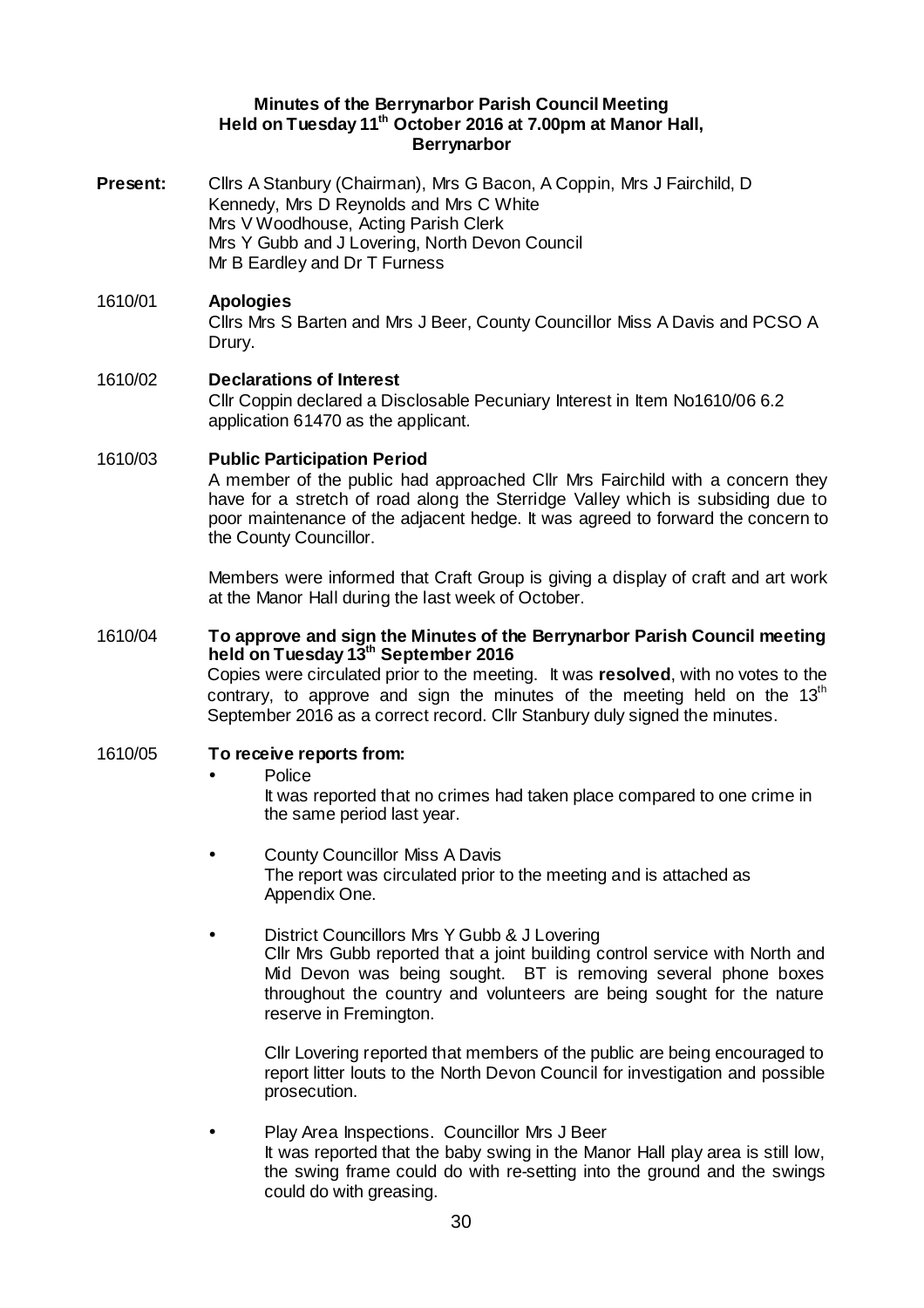In the Recreation Field the shed door was still broken and the grass was not satisfactory.

- Councillor Mrs D Reynolds, Manor Hall It was noted that the meeting had been postponed, therefore, there was nothing to report.
- Footpaths Report Councillor Mrs White Nothing to report.
- Dog Exercise area Councillor Mrs White

Cllr Mrs White reported that the grass had still not been cut.

Meetings/events attended by Councillors/Clerk None.

# 1610/06 **Planning & Planning Correspondence**  Planning Applications: to consider Planning Applications received to date

- 6.1 Planning Applications: to consider Planning Applications received to date None.
- 6.2 Planning Decisions: to note Planning Decisions received to date North Devon Council, the determining authority, has given approval for the following applications:

**61470** Proposed use of land for tents and touring pitches from 1<sup>st</sup> March to 31<sup>st</sup> October in any one year, unrestricted in number but subject to the conditions of the site licence at Mill Park Touring Site, Mill Lane, Berrynarbor, Ilfracombe.

**61781** Agricultural building works prior notification for the erection of a store for fodder and machinery at Hill Barton, Berrynarbor, Ilfracombe.

It was **resolved**, with no votes to the contrary, to note the above.

- 1610/07 **Matters to Note** (correspondence is available from the Clerk unless otherwise stated)
	- Clerks and Councils Direct September 2016 edition
	- Completion of Monthly Defibrillator report
	- DALC Autumn Training and Events Bulletin
	- Consultation on the 2017/2018 Local Government Finance Settlement
	- Correspondence from Devon County Council relating to Public Path Diversion and Definitive Map and Statement Modification Order 2014 for Footpath 1. **Berrynarbor**

It was **resolved**, with no votes to the contrary, to note the above.

# 1610/08 **To consider community energy and Hydro resource in the parish**

The Chairman welcomed Mr Eardley and Dr Furness to the meeting. Mr Eardley and Dr Furness explained the concept of Community Renewable Energy to members and the community benefits of such a scheme. They explained that it could be community owned by local people purchasing shares to pay for the scheme with a 4/5% return and it would provide a benefit to the local economy. Considerations of whether or not to proceed with a scheme are:

Whether or not there is the community support. If there are suitable sites available.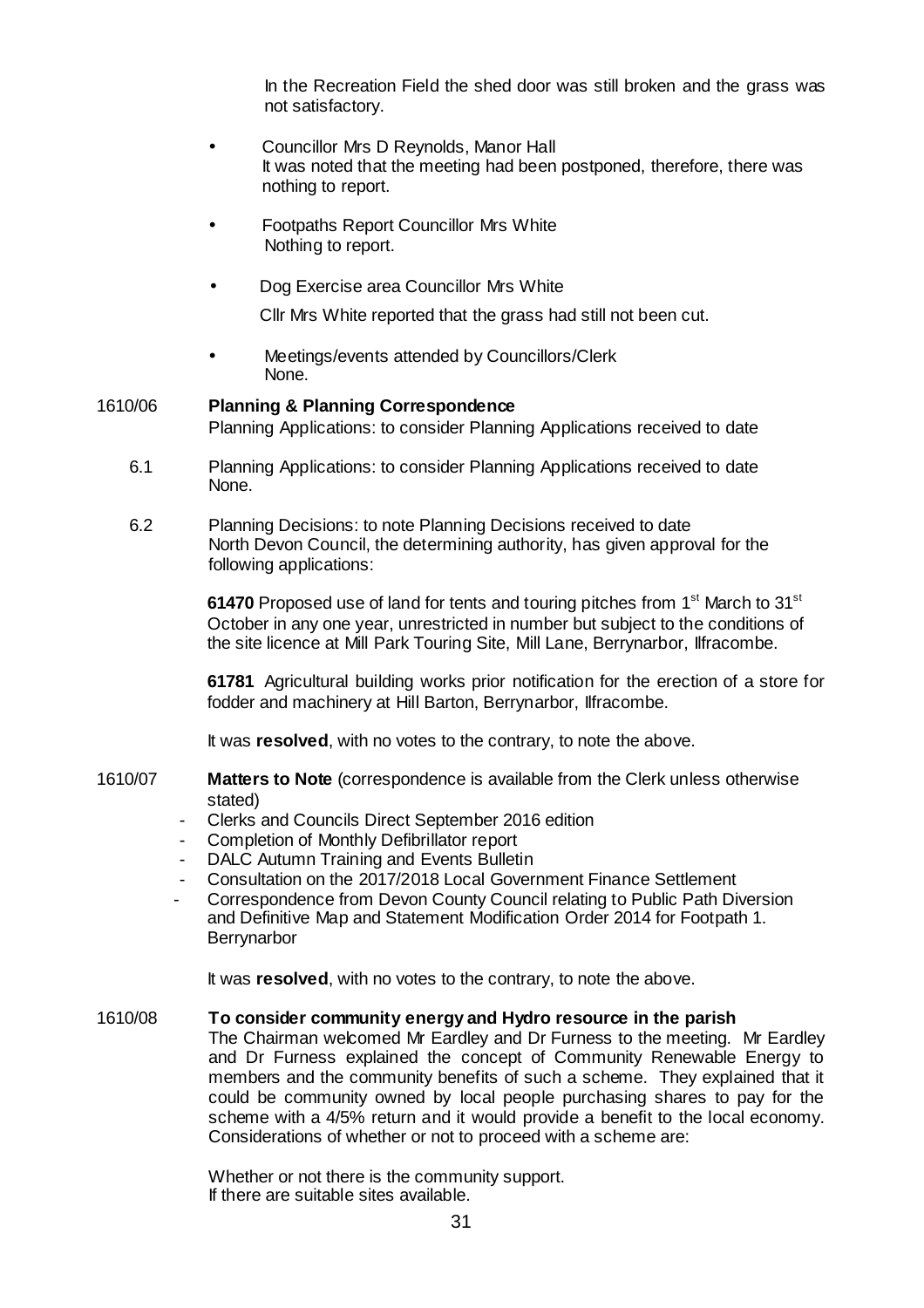Would a scheme be technically and financially viable?

It was noted that there was a lot of hydro resources in the area which could be utilised for a scheme and that a feasibility study would be required to identify whether or not the project is suitable for a particular community. Mr Eardley explained that there are grants available of up to £20,000 to fund a feasibility study.

Members thanked Mr Eardley and Dr Furness for the presentation and it was **resolved**, with no votes to the contrary, to investigate the possibility of applying for a grant and undertaking a feasibility study for Berrynarbor.

1610/09 **To consider main and minor modifications to the North Devon and Torridge Local Plan 2011-2031 consultation**  The main and minor modifications were considered and it was **resolved**, with no votes to the contrary, to note the information.

#### 1610/10 **To approve payments and receipts to date**  The following payments were received: -

# **Payments 14th September – 11th October 2016**

| <b>Clerk's October Salary</b>                                               | £238.70 (Net) |                                        |         |
|-----------------------------------------------------------------------------|---------------|----------------------------------------|---------|
| Expenses: Mileage                                                           |               | 11/10/2016 39 miles @ $0.45 =$         | £17.55  |
|                                                                             | Postage:      | $7 \times 2^{nd}$ class stamps @ 055 = | £3.85   |
| Scanner/Printer & Ink                                                       |               |                                        | £105.97 |
| Total:                                                                      |               |                                        | £366.07 |
| <b>HMRC PAYE</b>                                                            | £59.60        |                                        |         |
| <b>Public Toilet Cleaning October</b>                                       |               |                                        | £75     |
| Fremington Parish Council - Photocopying & Stationery for August 2016 £1.29 |               |                                        |         |
| WesternWeb Ltd                                                              |               |                                        | £120    |
| <b>Payments total:</b>                                                      |               |                                        | £621.96 |

# **Receipts 14th September 2016 – 11th October 2016**  Western Power Way Leave **EXAMPLE 2008** E2.90 DALC Transparency Funding **Example 21,092.21** NDC Precept etc  $E8,275.05$ <br>Interest  $f1.08$ Interest E1.08

# **Receipts total: £9,371.24**

It was **resolved**, with no votes to the contrary, to approve the above payments and receipts.

## 1610/11 **To receive budget review**

The budget review and bank reconciliation were circulated prior to the meeting and it was **resolved**, with no votes to the contrary, to note the information.

## 1610/12 **To consider arrangements for Christmas**

Members discussed how the Parish Council could contribute to the festivities within the village it was noted that the Parish Council would like to contribute and it was **resolved**, with no votes to the contrary, to explore how the Parish Council could add value to the arrangements already in place for Christmas 2017.

#### 1610/13 **To consider cleaning and painting of the Public Toilets**

Members considered the current arrangements for the cleaning of the toilets, it was felt that the Parish Council was currently not obtaining best value for this